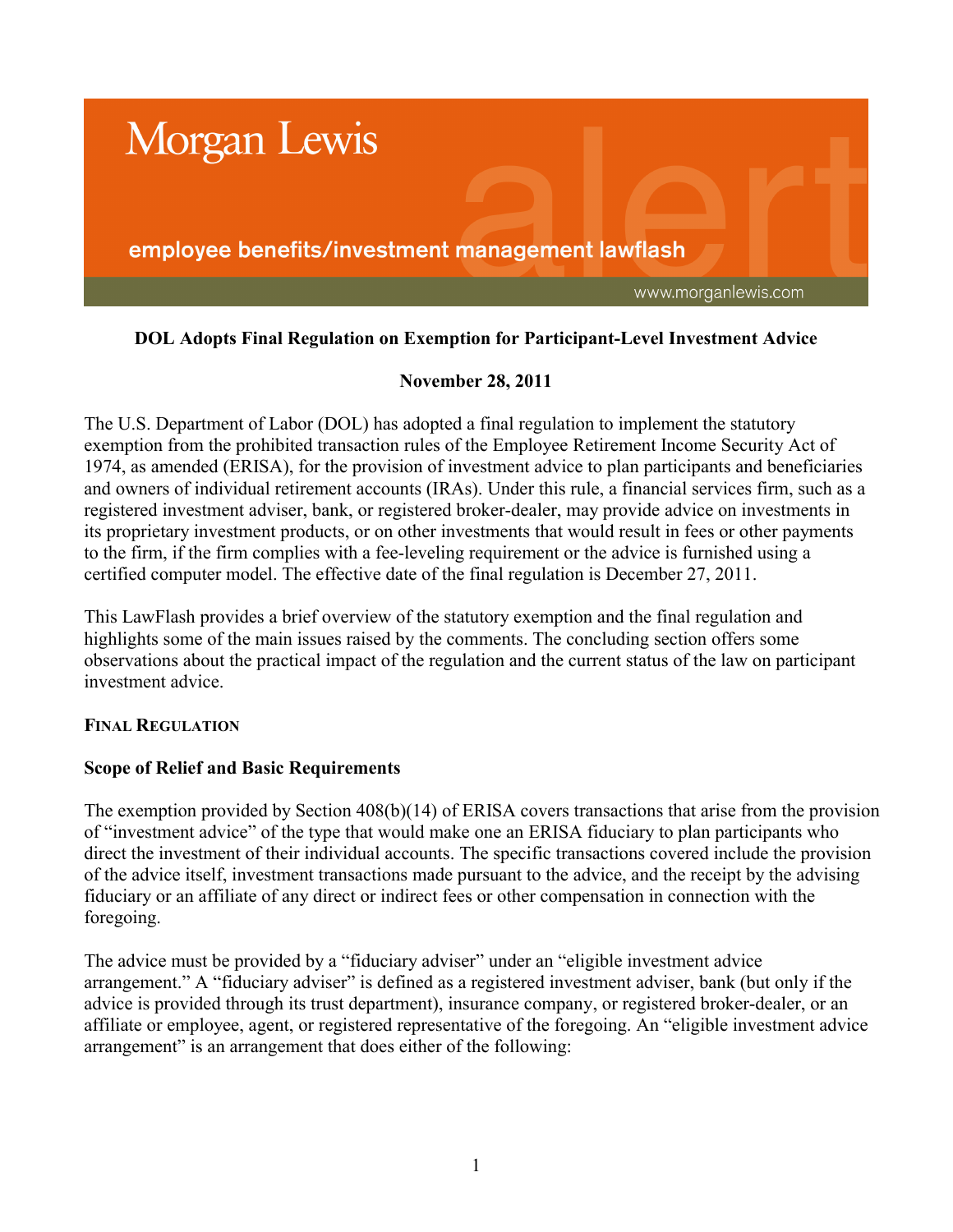- Provides that any fees (including any commission or other compensation) received by the fiduciary adviser for investment advice, or with respect to the sale, holding, or acquisition for purposes of investment of plan assets, do not vary depending on the basis of any investment option selected (the "fee leveling" approach)
- Uses a computer model under an investment advice program meeting specified requirements in connection with the provision of investment advice by the fiduciary adviser (the "computer model" approach)

Each of the approaches is subject to conditions specific to its particular category and to conditions that apply to both categories. The principal condition to the fee-leveling approach is that the fiduciary adviser's fees not vary on the basis of the selected investments, as discussed further below. The principal conditions to the computer model approach are (1) requirements concerning the operation of the computer model and (2) independent certification of the model. Conditions that apply to both include specified disclosures to the plan participants receiving the advisory services that are designed to highlight the fiduciary adviser's potential conflicts of interest in providing the advice, disclosure to and authorization by an independent plan fiduciary or IRA beneficiary, and an annual independent audit of the advice program's compliance with the requirements of the statutory exemption and final regulation.

# **Scope of the Fee-Leveling Requirement**

A question was raised soon after enactment of the exemption as to the extent fees must be leveled to meet the fee-leveling requirement. DOL took the position that, under the statutory language, only the fees or other compensation of the "fiduciary adviser" itself may not vary, so that this condition does not extend to compensation received by affiliates of the fiduciary adviser. DOL noted that if the fees and other compensation received by the fiduciary's affiliates do not vary or are offset against the fiduciary's fees, there would not be any prohibited transaction for which an exemption would be necessary.

Rejecting requests to require that fees to affiliates be subject to leveling, DOL confirmed its position in its regulation. Thus, the final regulation provides that no fiduciary adviser, including any employee, agent, or registered representative of the fiduciary adviser, that provides investment advice may directly or indirectly receive any fee or other compensation—including commissions, salary, bonuses, awards, promotions, or other things of value—from any party (including an affiliate) when that compensation varies depending on the participant's selection of particular investment options. Consequently, the feeleveling requirement does not apply to compensation received by the fiduciary adviser's affiliates, unless the affiliate is also a provider of the investment advice.

Some of the comments asked about the language encompassing bonuses, awards, promotions, and other things of value, and whether, under this language, particular compensation arrangements or structures would meet the fee-leveling requirement. DOL responded that it intends the fee-leveling requirement to be broadly applied, to ensure the objectivity of the investment advice recommendations. Accordingly, "almost every form of remuneration that takes into account the investments selected by participants . . . would likely violate the fee-leveling requirement of the final rule." On the other hand, a compensation or bonus arrangement based on an organization's overall profitability may be permissible if the plan and IRA investment advice and investment option components are excluded from, or constitute a negligible portion of, the profitability calculation. DOL pointed out that this will depend ultimately on the details of the particular program, which will be subject to review by an independent auditor.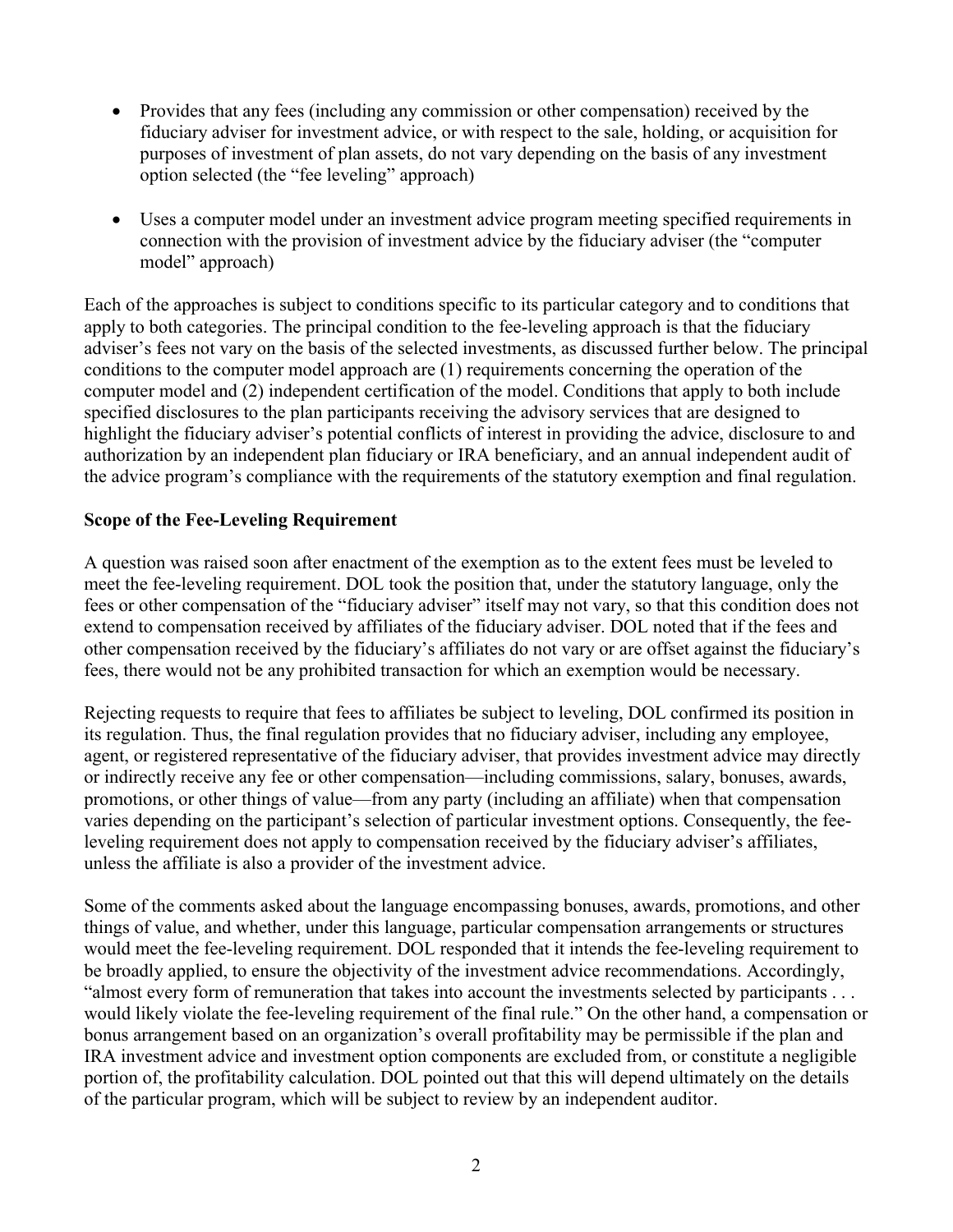In its original proposal, DOL had noted the general rule that a party seeking to avail itself of a statutory or administrative exemption from the prohibited transaction provisions bears the burden of establishing compliance with the conditions of the exemption. Therefore, DOL expects that parties offering investment advisory services under the exemption will maintain, and be able to demonstrate compliance with, policies and procedures designed to ensure that fees and compensation paid to fiduciary advisers, at both the entity and individual level, do not vary on the basis of any investment option selected. DOL further expects that compliance with such policies and procedures will be reviewed as part of the annual audit required by the exemption and addressed in the compliance report.

# **Conditions Applicable to Computer Model Programs**

#### *Exclusivity Requirement*

The regulation reflects the statute's "exclusivity" requirement—the only investment advice provided under the program may be the advice generated by the computer model. This does not preclude the participant or beneficiary from requesting investment advice beyond the computer model results, but only if such request has not been solicited by any person connected with carrying out the arrangement.

The original regulation, which was published in January 2009 at the end of the Bush administration but ultimately withdrawn by the incoming Obama administration, included a class exemption to permit the fiduciary adviser to provide "off model" advice—advice beyond what is generated by the computer model. This relief was subject to conditions that included authorization, disclosure, and a variation on the statutory exemption's fee-leveling provision. The class exemption was not included in the reproposal of the regulation in March 2010 or the October 2011 final regulation.

#### *Computer Model Requirements*

The computer program used by the model must take into account all "designated investment options" available under the plan (except annuities), without giving inappropriate weight to any investment option. "Designated investment options" are defined as any investment option designated by the plan into which participants may direct their account investments, but not including self-directed brokerage or similar arrangements that enable participants to select investments beyond those designated by the plan.

The proposal had permitted employer securities investment options to be excluded from consideration. Many advice providers prefer not to advise on employer securities investments because their focus is on developing allocations across asset classes rather than to a single company stock. However, this exclusion was removed in response to comments. On the basis of the comments, DOL now believes that it is feasible to develop a computer model capable of addressing investments in employer securities, and that participants may benefit significantly from this advice to help them avoid overconcentration in equity securities of a single company.

DOL also removed the exclusion for asset allocation funds. Such funds were originally excluded because the funds seemed redundant in view of the purpose of the advice being to develop an asset allocation. Based on its recent consideration of target date funds and similar investments, however, DOL has now concluded that it is feasible to design computer models with this capability.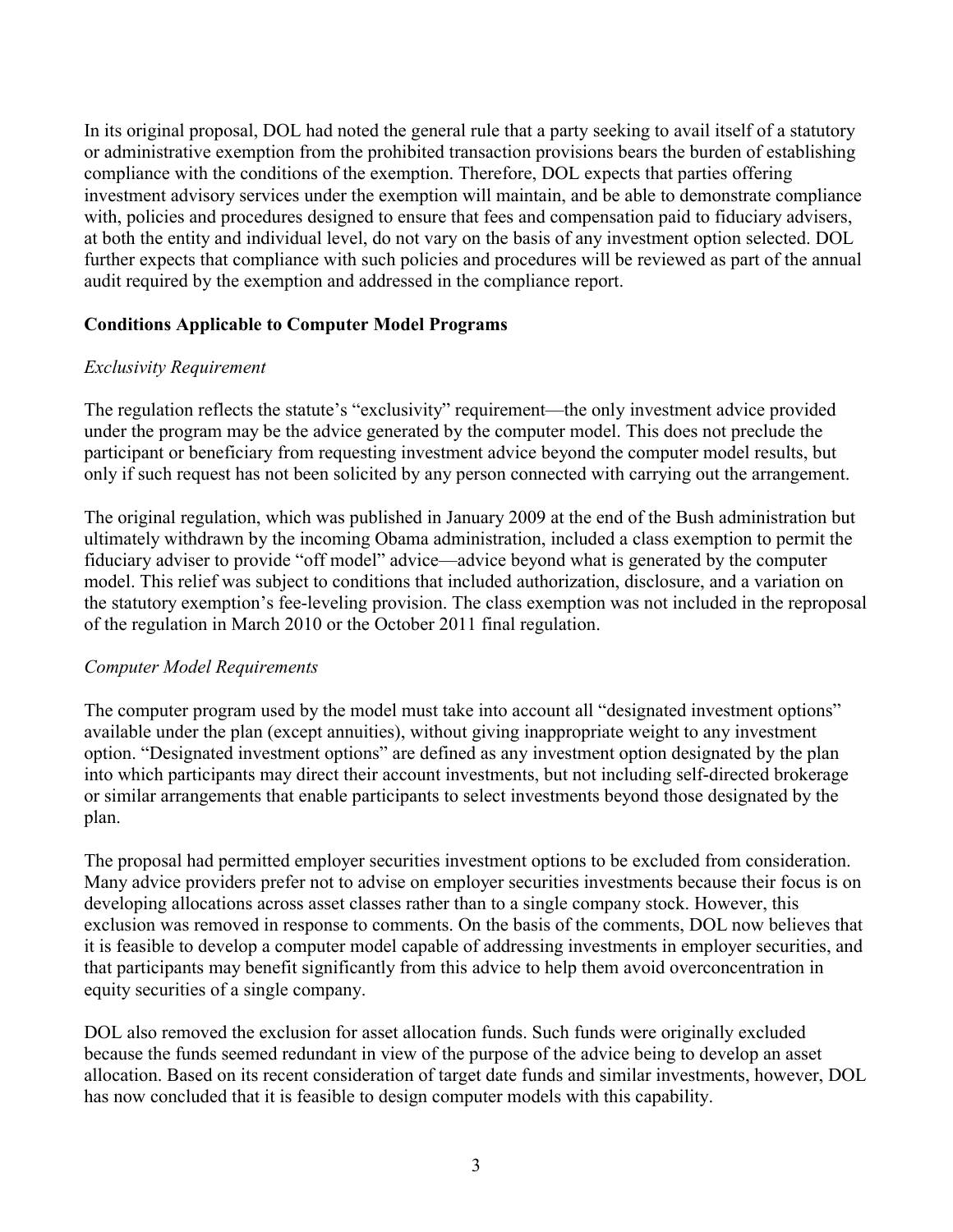Nevertheless, as DOL noted in the preamble to the final regulation, participants may request that an investment option be excluded from consideration.

### *Availability of Computer Model Program Relief to IRAs*

The computer model portion of the exemption was not available initially for any plan covered by Section 4975 of the Internal Revenue Code but not covered by ERISA, a category that most prominently includes IRAs. DOL was to conduct a study as to the feasibility of applying computer model investment advice programs for IRAs and similar plans. Following this study, DOL determined that there are computer model investment advice programs that meet all the criteria necessary for the exemption to be available for the provision of investment advice to IRAs. The final regulation reflects the decision to include IRAs in the relief for computer models.

The key difference between plans and IRAs that affects the feasibility of computer modeling is that plans typically limit available investments to a designated set of options, whereas an IRA may have no such limit. In fact, as indicated above, the definition of "designated investment options" that must be taken into account by a computer model specifically excludes self-directed brokerage windows through which a participant may select potentially unlimited investments. A comment asked whether an IRA with an unlimited investment universe would be treated in the same manner as a self-directed brokerage window. DOL responded that while computer models should, with few exceptions, be required to model all investment options available under a plan or through an IRA, it is not reasonable to expect that all computer models would be capable of modeling the entire universe of investment options. Accordingly, a model would not fail to meet the conditions of the regulation merely because it limits its buy recommendations to those investment options that can be bought through the plan or IRA, even if the model is capable of providing hold and sell recommendations with respect to other investments. DOL said that in such instances, the plan participant or IRA beneficiary must be fully informed of the model's limitations in advance of the recommendations, to be able to assess the usefulness of the recommendations.

# *Computer Model Design and Operation Criteria Issues*

In the March 2010 reproposal, DOL solicited comments on whether to further define the concept of "generally accepted investment theories" on which the computer model must be based, the use of historical data such as past performance data, and the appropriate criteria to consider in developing asset allocation recommendations. This generated a number of comments.

Most of the comments took the position that DOL should not specifically define or identify generally accepted investment theories, or prescribe the parameters for computer models. They emphasized that economic and investment theories and practices continuously evolve over time, so that defining these matters at a particular point in time might limit fiduciary advisers or require them to use outdated methodologies. They also said that the other requirements of the regulation would be sufficient to protect plan participants against specious methods or inappropriate consideration of factors. The comments also addressed the concept of using historical data, making the point that generally accepted investment theories require the use of historical performance data, but only in ways that recognize statistical uncertainty.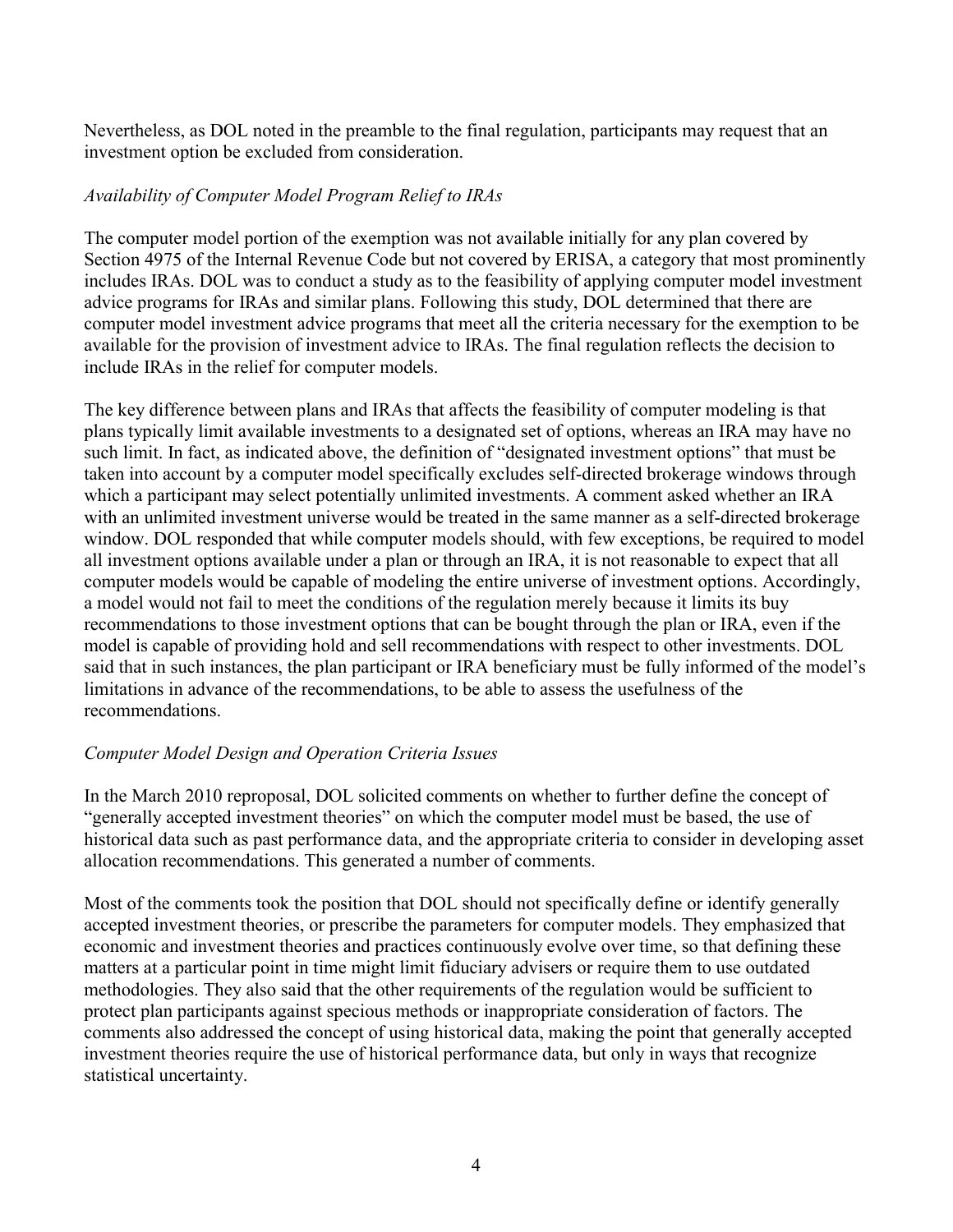After considering the comments, DOL said it did not have a sufficient basis for determining appropriate changes to the "generally accept investment theories" standard. There did not appear to be any consensus on what investment theories and practices are generally accepted (other than modern portfolio theory, which DOL viewed as already reflected in the rule), and DOL was concerned about limiting fiduciary advisers' ability to apply innovations, which could potentially lower the quality of investment advice. DOL agreed with the commenters that the other conditions in the rule, including the independent certification requirement, provide sufficient safeguards against the inappropriate application of investment theories.

Many comments expressed concern about the requirement that the computer model not "inappropriately distinguish among options within a single asset class on the basis of a factor that cannot confidently be expected to persist in the future," which was new in the reproposal. In addition to concerns about this condition being too vague or too restrictive, several construed the condition, in the context of other conditions and DOL statements (including the issues raised for comment), as strictly prohibiting, or strongly cautioning against, any consideration of historical performance data, which arguably cannot "confidently be expected to persist in the future." Some comments said that completely disregarding historical performance data would be inconsistent with generally accepted investment theories. Such a condition could possibly result in requiring the model to focus only on fees and expenses, they added, which would unjustifiably create a clear bias in favor of passive investment styles over active investment styles. DOL responded that the condition was not intended to prohibit a computer model from any consideration of historical performance, but rather to ensure that this and other factors would be evaluated by attaching weights to those factors based on the surrounding facts and circumstances, and not giving inappropriate weight to past performance. To avoid misinterpretation, DOL clarified the provision to emphasize the need to appropriately weight the factors used in estimating future returns.

# **Noncompliance – "Pattern or Practice" Issue**

A controversial issue under the original proposed regulation arose from a provision describing the effects of noncompliance. First, the regulation stated that the exemption would not apply to any transaction with respect to which the applicable conditions have not been met. That was not an issue standing alone. Second, though, the regulation added that the relief also would not apply in the case of a "pattern or practice of noncompliance" with any of the applicable conditions, during the period over which the pattern or practice extended. This latter provision raised a number of questions as to what constitutes a "pattern or practice," and whether this approach was overly harsh.

The provision is preserved in the final regulation. DOL said it is important to identify both individual violations and patterns of violations. While isolated or accidental occurrences would not constitute a pattern or practice of noncompliance, the presence of intentional, regular, and deliberate practices involving more than isolated events or individuals, or institutionalized practices, would almost always constitute a pattern or practice. DOL said it will consider whether the noncompliance appears to be part of either written or unwritten policies or established practices, whether there is evidence of similar noncompliance with respect to more than one plan or arrangement, and whether the noncompliance is within the fiduciary adviser's control. DOL emphasized that one of the most significant deterrents to noncompliance is the potentially significant excise taxes that could be imposed, so extending the tax liability to a period over which a pattern or practice occurs creates additional incentives "to be vigilant in assuring compliance."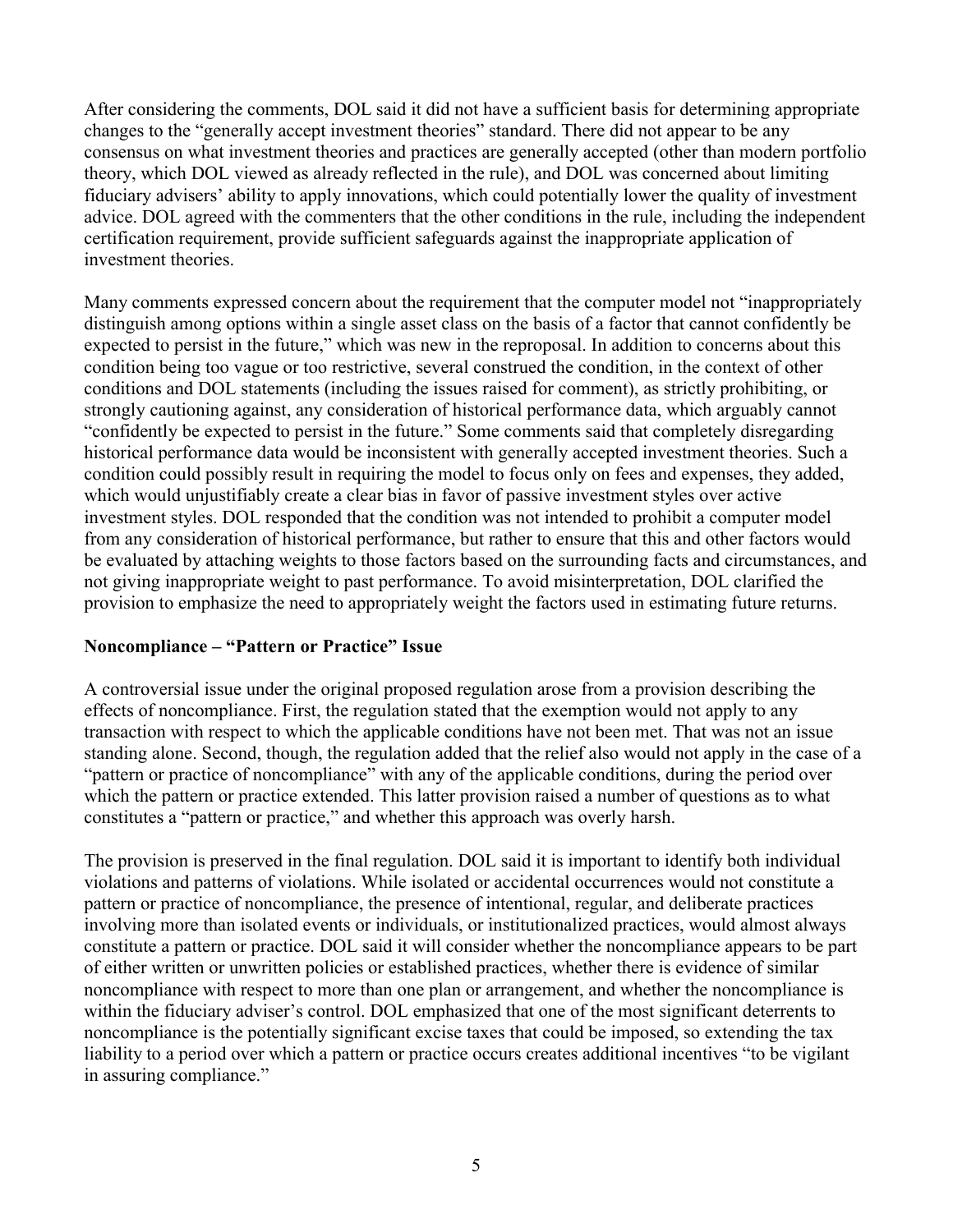# **Status of Prior DOL Guidance on "Investment Advice"**

DOL had previously said that the enactment of the new statutory exemption does not invalidate or otherwise affect prior DOL guidance concerning investment advice, but that it merely provides a new exemption from the prohibited transaction rules for certain advice arrangements. DOL mentioned in particular Interpretive Bulletin 96-1, which discusses categories of investment-related information and materials that constitute "investment education" rather than "investment advice"; Advisory Opinions 97- 15A and 2005-10A, which permit a fiduciary investment adviser that receives fees from plan investments to avoid a prohibited transaction by offsetting those fees against the fees the plan is otherwise obligated to pay; and Advisory Opinion 2001-09A (the SunAmerica letter), which describes an arrangement for providing advice using independent parties that would not result in a prohibited transaction. This position reflects the legislative history under the Pension Protection Act.

DOL cited and reaffirmed this discussion in the preamble to the final regulation.

### **OBSERVATIONS**

The statutory exemption for participant investment advice represented a recognition by Congress that plan participants and IRA beneficiaries are increasingly responsible for managing the investments of their retirement accounts, and thus are in need of professional investment advice to assist them in this role. The resulting provision was a compromise between those who favored broad disclosure-based exemptive relief, and those who were concerned that such relief would leave participants overly vulnerable to adviser conflicts of interest. The consequence is a framework that limits relief to two specific approaches to providing advice: fee leveling and computer models.

The fee-leveling approach has been available since the effective date of the statutory provision in 2006, but the computer model approach could not be used pending DOL guidance. Now that a final DOL regulation has been issued, plan sponsors and plan providers can evaluate whether it makes sense for them to pursue the computer model approach.

The question is whether these approaches would better facilitate the provision of investment advice to plan participants. There is a perception that "one-on-one" ways of delivering advice, which could be undertaken using a computer model under the exemption or fee leveling, would be more popular with smaller companies. This is reflected in DOL's cost/benefit analysis. Some firms have already been preparing to offer computer model programs, including to the small company plan market, while others are waiting to see what the level of demand will be.

The computer model approach parallels in many respects the arrangement described in the SunAmerica letter. Under the SunAmerica approach, a program sponsor can retain an independent financial expert to formulate the advice given to plan participants on investments in the program sponsor's proprietary funds, with the effect that the resulting investments do not cause the program sponsor to have engaged in a prohibited transaction. The advice must be generated by computer programs written by independent computer programmers, using the financial expert's methodologies and parameters, and the program sponsor must not be able to change or affect the output. Additionally, the financial expert's compensation cannot be related to the fee income that the program sponsor would receive from the participants' investments. Several firms have adopted the SunAmerica approach.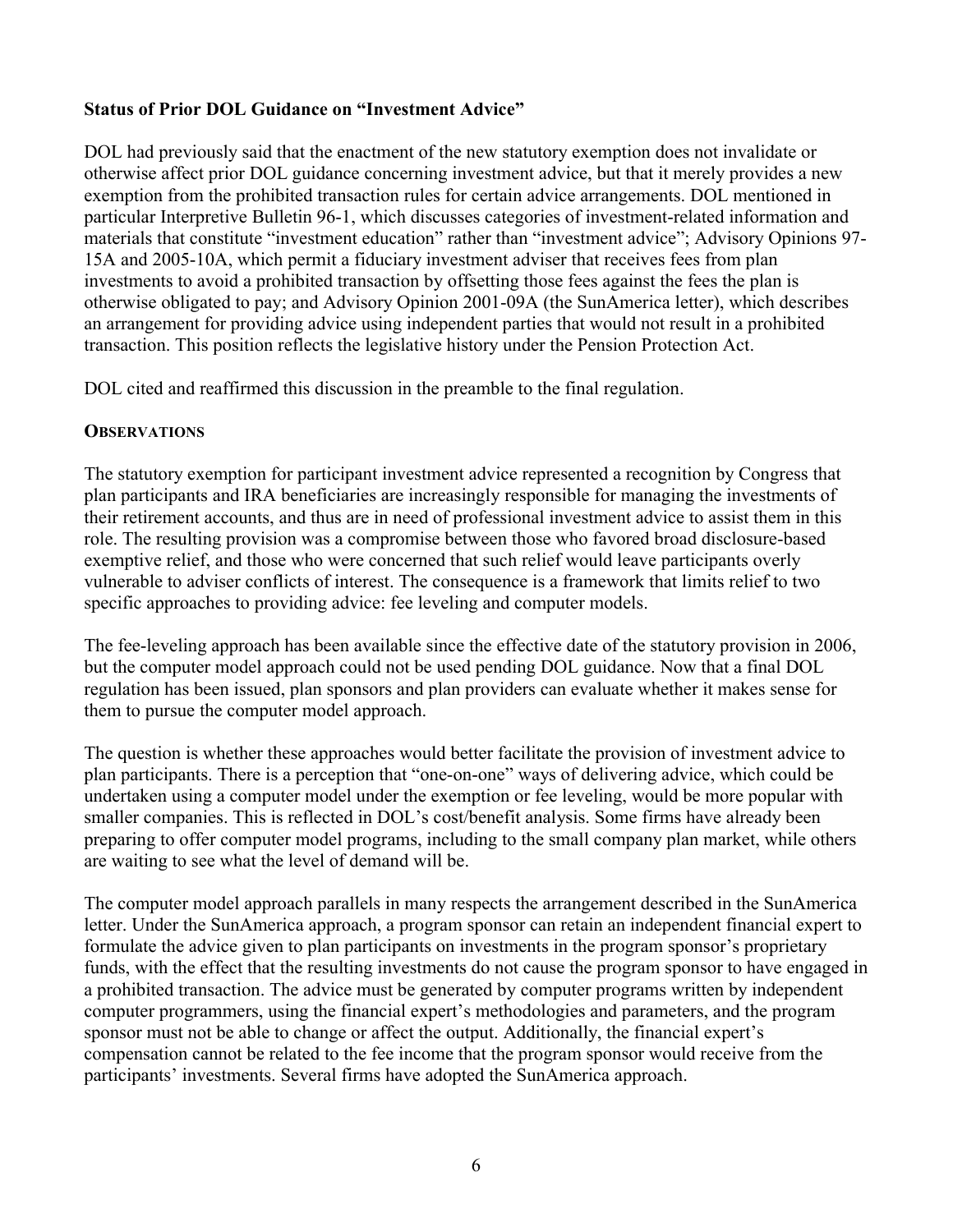One of the concerns that firms have had with the SunAmerica approach is the requirement to use an independent expert—many prefer to be able to describe the program's advice as their own product. The Section 408(b)(14) exemption permits firms to provide their own advice in the form of a computer model but subject to a number of conditions, including independent certification and an annual audit. A downside of both approaches is that neither permits "off model" advice—advice beyond that generated by the computer program or model—which may affect the usefulness by plan sponsors and plan participants. (The DOL guidance does indicate that additional advice can be provided to a participant under the statutory exemption if the participant makes an unsolicited request.) In view of these issues, the question for advice providers is whether the costs and burdens presented by the new rules are offset by the added benefits.

On the more general issue of finding ways to make advice more available to plan participants and IRA beneficiaries, there have been no further legislative developments. This leaves the available approaches as (1) providing only investment "education" that avoids being treated as fiduciary investment advice under ERISA; (2) providing fiduciary investment advice that avoids violating the prohibited transaction rules by either (i) not involving the payment of fees or other compensation to the advising party in connection with the recommended investments or (ii) offsetting or otherwise leveling the fees received in connection with the investment advice across the adviser's affiliated group of companies; (3) following the approach in the SunAmerica letter of using advice formulated by an independent expert; or (4) using the fee-leveling or computer model alternatives under the statutory exemption. Each of these approaches has its advantages and disadvantages for both the advice provider and the plan participants/IRA beneficiaries, and will have to be evaluated on an individual basis.

If you have questions about the information in this LawFlash, please contact any of the following Morgan Lewis attorneys:

| Chicago             |                              |              |                                                                             |
|---------------------|------------------------------|--------------|-----------------------------------------------------------------------------|
| Louis L. Joseph     | <b>Employee Benefits</b>     | 312.324.1726 | louis.joseph@morganlewis.com                                                |
| <b>New York</b>     |                              |              |                                                                             |
| Craig A. Bitman     | <b>Employee Benefits</b>     | 212.309.7190 | $\frac{\text{cbitman}(a) \text{morganlewis.com}}{a \text{morganlewis.com}}$ |
| P. Georgia Bullitt  | <b>Investment Management</b> | 212.309.6683 | gbullitt@morganlewis.com                                                    |
| Jennifer L. Klass   | <b>Investment Management</b> | 212.309.7105 | jklass@morganlewis.com                                                      |
| Philadelphia        |                              |              |                                                                             |
| I. Lee Falk         | <b>Employee Benefits</b>     | 215.963.5616 | ilfalk@morganlewis.com                                                      |
| Vivian S. McCardell | <b>Employee Benefits</b>     | 215.963.5810 | vmccardell@morganlewis.com                                                  |
| Steven D. Spencer   | <b>Employee Benefits</b>     | 215.963.5714 | $s$ spencer $(a)$ morganlewis.com                                           |
| Marianne R. Yudes   | <b>Employee Benefits</b>     | 215.963.5490 | myudes@morganlewis.com                                                      |
| David B. Zelikoff   | <b>Employee Benefits</b>     | 215.963.5360 | dzelikoff@morganlewis.com                                                   |
| Pittsburgh          |                              |              |                                                                             |
| Lisa H. Barton      | <b>Employee Benefits</b>     | 412.560.3375 | lbaron@morganlewis.com                                                      |
| Lauren B. Licastro  | <b>Employee Benefits</b>     | 412.560.3383 | llicastro@morganlewis.com                                                   |
| Washington, D.C.    |                              |              |                                                                             |
| Stuart P. Kasiske   | <b>Employee Benefits</b>     | 202.739.6368 | $skasiske(\omega)$ morganlewis.com                                          |